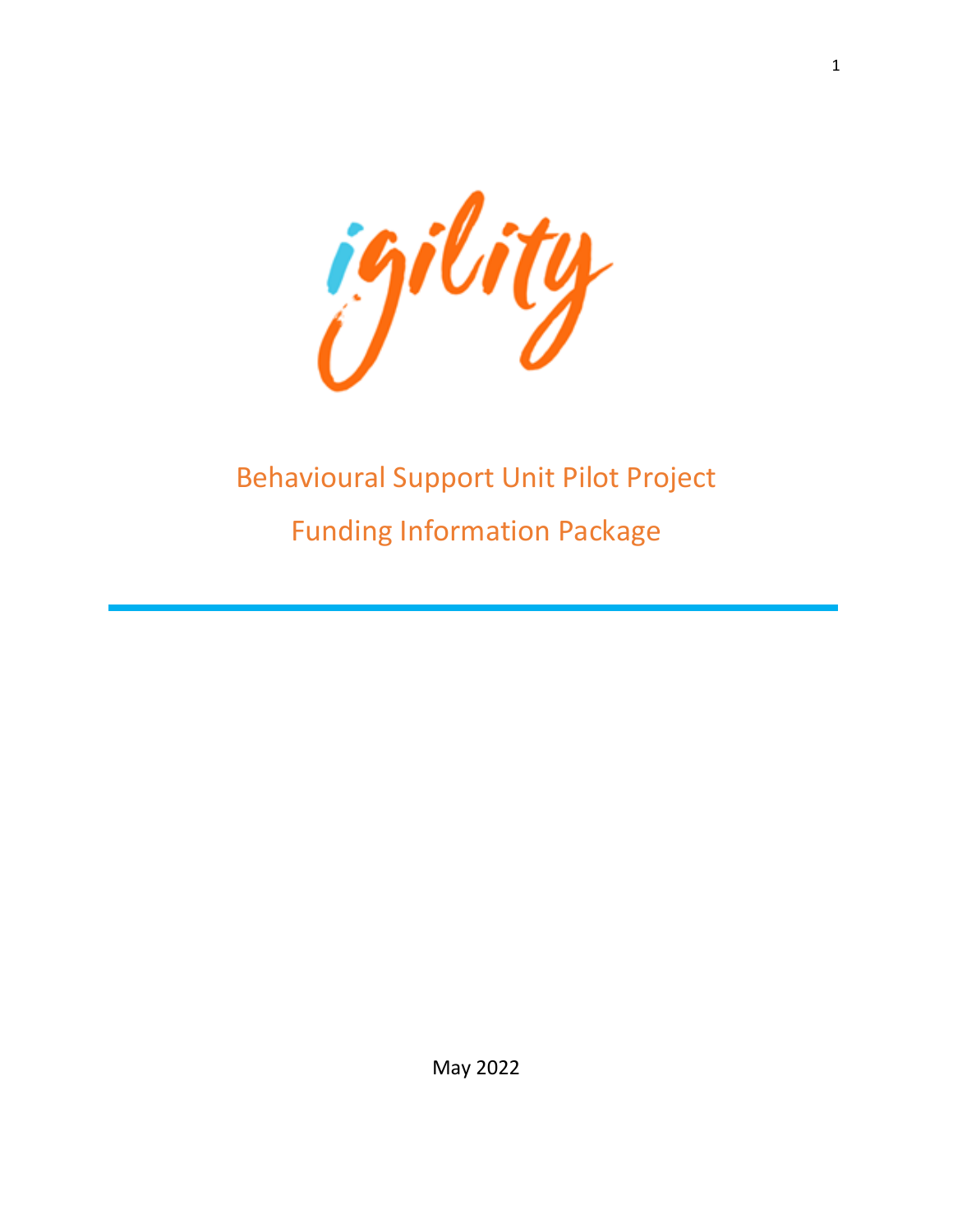# Contents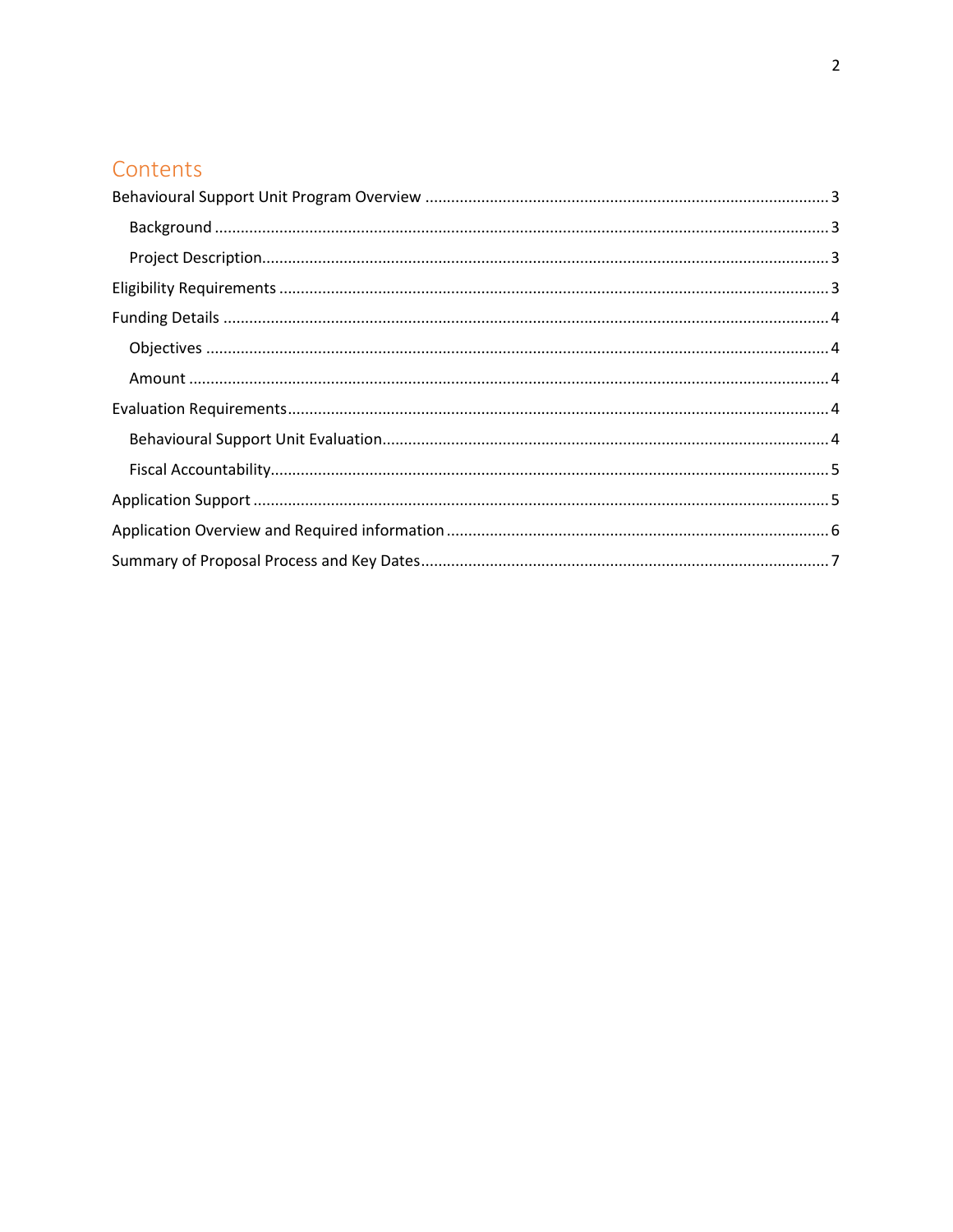# <span id="page-2-0"></span>Behavioural Support Unit Program Overview

### <span id="page-2-1"></span>Background

Over the past decade, through many discussions within the Continuing Care, Mental Health, Geriatric Medicine, Primary Care, Emergency Care and Acute Care sectors, it has repeatedly been identified that there is a need to take a strategic, collaborative approach to better support clients with complex responsive behaviours. Service providers continue to report an increase in the number of clients with responsive behaviours and as a result, greater demands on the emergency care, acute care, primary care, mental health, home care and long-term care systems.

In January 2019, the Minister's Expert Advisory Panel on Long-Term Care (LTC) included recognition of the challenges experienced by LTC providers to provide care to clients with responsive behaviors. Recommendation 4.3 endorses the establishment of Behavioural Support Unit(s) in each zone to support clients experiencing responsive behaviours. As part of the work to explore Recommendation 4.3, Continuing Care has allocated \$1.8M to be used over two years to address and implement Behavioural Support Units in a LTC facility within 3 NSH health zones<sup>1</sup>.

### <span id="page-2-2"></span>Project Description

While the Department of Seniors and Long-Term Care (DSLTC) continues to work on broader solutions under the panel work and home service redesign, the intent of this fund is to support service providers to test and evaluate new approaches in service delivery that increase/maintain quality of care while introducing system efficiencies that address identified workforce issues.

We are interested in proposals to implement and operate similar units to support clients with complex and responsive behaviours in the Northern, Western and Central zones. As such, licensed long term care facilities are invited to apply for funding to pilot a Behavioural Support Unit within their facility.

## <span id="page-2-3"></span>Eligibility Requirements

Only the following facilities/proposed BSU's are eligible to apply for/receive funding:

- Department of Seniors and Long-Term Care licenced nursing homes
- Must propose to target and address challenging and complex behaviors of clients
- Proposed projects must be prepared to run the BSU for a minimum of 1 year

Examples of Facilities/Proposed BSU's NOT eligible for funding include:

- RCF's are not eligible to apply for funding
- Staffing increases that do not directly contribute to the proposed BSU

 $1$  There is currently a behavioural management pilot in Eastern Zone. This was initiated through the Innovation Fund (2020) and has been extended for one year and as such no additional pilots will be funded for Eastern zone.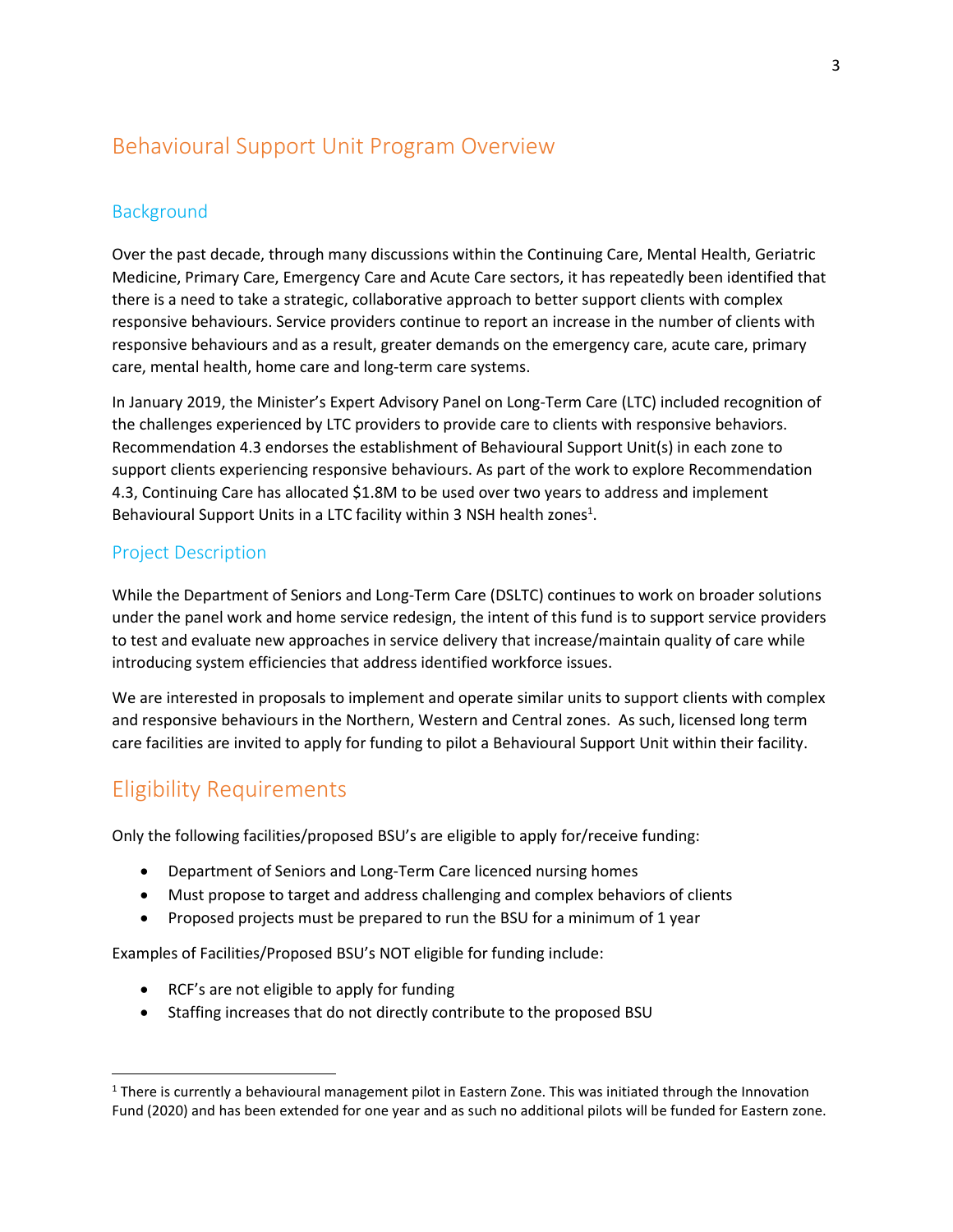- Routine costs that could go through business planning or over costs such as preventative maintenance, or emergency fund.
- Large scale renovations or capital costs
- IT projects that are not directly related to improving client outcomes
- Routine administrative costs not directly related to the proposed BSU
- Routine operational costs not directly related to operation of the proposed BSU
- Projects already underway or funds for projects that have already been committed

# <span id="page-3-0"></span>Funding Details

### <span id="page-3-1"></span>**Objectives**

The intent of the fund is to support service providers to implement and evaluate models of care that provide a behavioral health management environment inside LTC for clients with complex responsive behaviours.

The funding is designed to support initiatives that will result in:

- Improved support for residents with responsive behaviours (e.g., placement into LTC, incident reporting)
- Improved support for staff to care for residents with responsive behaviours (e.g., staff training, staff satisfaction)
- Improve care related outcomes for residents with responsive behaviours (e.g., care planning, care provision, resident outcomes)
- Improved facility related outcomes (e.g., integration amongst residents, safety, collaboration with other stakeholders)
- Other. If there are additional objectives or anticipated outcomes that are not captured in the above categories.

### <span id="page-3-2"></span>Amount

A total of \$1.8M has been allocated to support three behavioural support pilot projects to be implemented in one facility within each of the Western, Northern and Central zones. Each proposal should not request funds that total more than \$600,000. If no applications are received within a zone by July 1st, 2022, another call for applications will be made. *Late applications will be handled on a case-bycase basis.* 

# <span id="page-3-3"></span>Evaluation Requirements

### <span id="page-3-4"></span>Behavioural Support Unit Evaluation

As part of the pilot initiatives, the Department will be conducting an evaluation to tell the collective impact story across each site. The Department will develop an evaluation plan to articulate the evaluation design including data collection methods and tools, timing, and roles and responsibilities. The Department's evaluation will also be informed by performance measurements that each of the pilot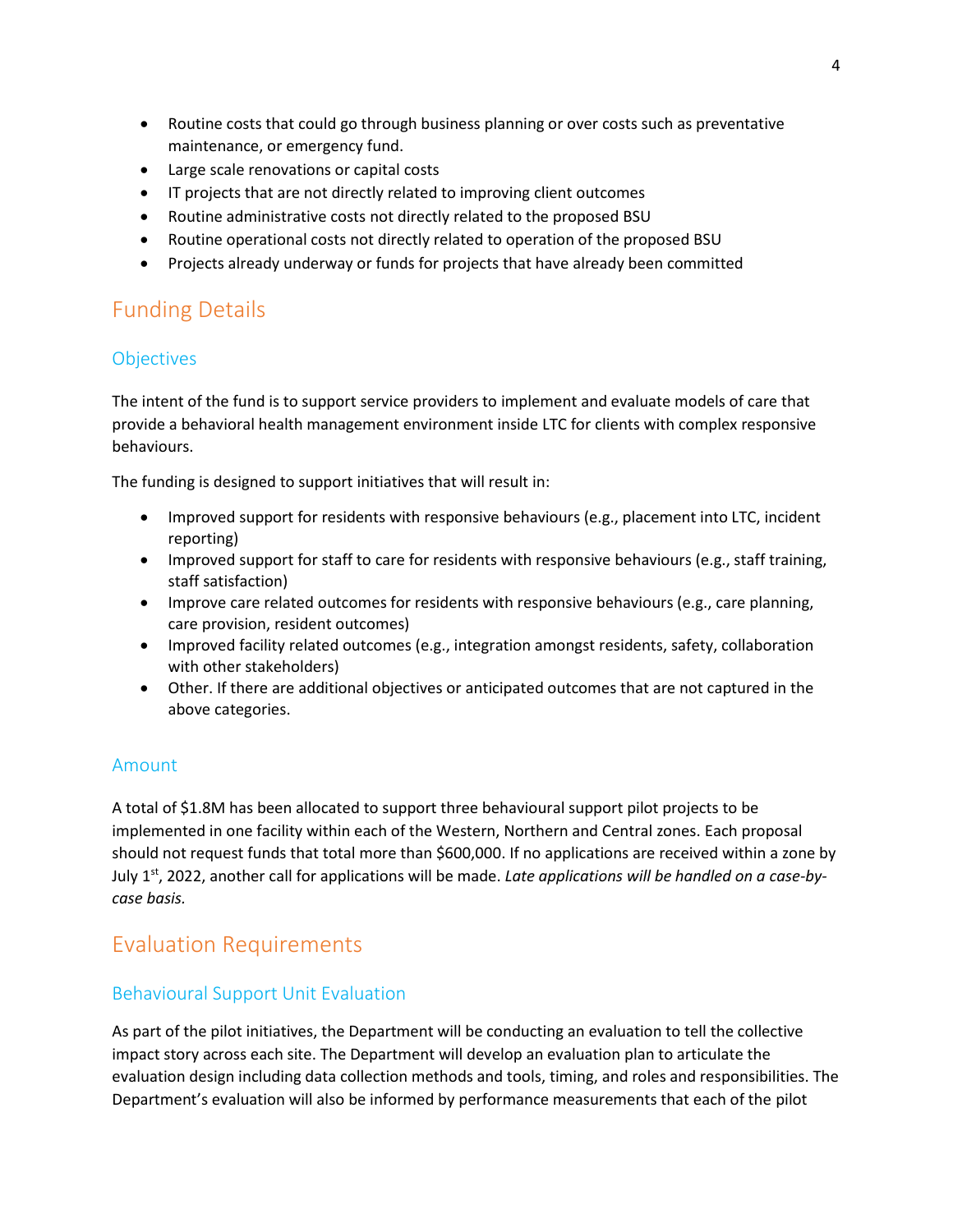partners will need to define, collect, and report on. This is intended to help each pilot project clearly articulate if and how they are meeting the intended objectives of the pilot.

You are expected to identify, capture, and report key performance measurements over the course of the project. It is expected that reporting of these measurements will take place at regular intervals (e.g., monthly, quarterly as appropriate). Additionally, you are expected to also contribute to an interim report after 6 months of operations and a final evaluation after pilot completion. Contribution may come in the form of

- providing data and data summaries of key measures of success; and
- the completion of surveys, interviews, focus groups by facility administration, staff, client, and family councils, for example.

The proposed BSU must demonstrate a commitment to provide quality care that is rooted in client needs. Data capture is aligned to the following key categories:

- Improved support for clients with responsive behaviours (e.g., placement into LTC, incident reporting)
- Improved support for staff to care for clients with responsive behaviours (e.g., staff training, staff satisfaction)
- Improve care-related outcomes for clients with responsive behaviours (e.g., care planning, care provision, client outcomes)
- Improved facility related outcomes (e.g., integration amongst clients, safety, collaboration with other stakeholders)
- Other. If there are additional objectives or anticipated outcomes that are not captured in the above categories.

### <span id="page-4-0"></span>Fiscal Accountability

Successful applicants will be required to provide information regarding the financial progress of the BSU to ensure financial accountability. Information on the reporting requirements and timelines will be provided separately.

# <span id="page-4-1"></span>Application Support

Proposal development support will be provided by Bernadette Lake (HANS Member and Partner Engagement). This includes:

- Dedicated time to aid (phone, email, virtual meetings)
- Support with navigating application process, progress, and evaluation report requirements
- Verifying applications are complete/ready for submission (e.g., proof reading)
- Guidance regarding effective proposal writing approach (e.g., aligning proposal details to
- application requirements)
- Guidance regarding information/research requirements
- Guidance with potential sourcing of materials required for proposals
- General inquiries

Contact Information: bernadette.lake@healthassociation.ns.ca P: 902-225-4852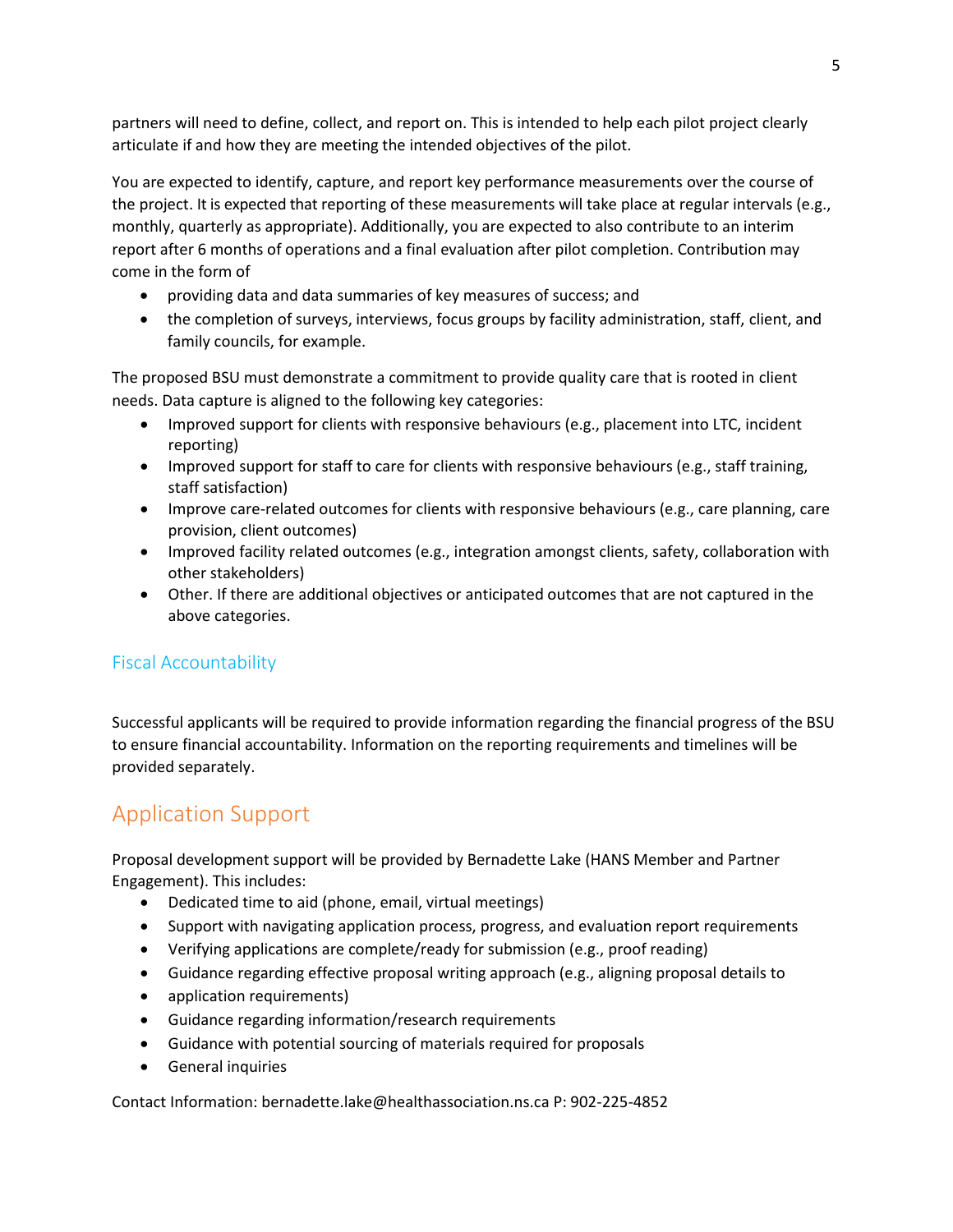# <span id="page-5-0"></span>Application Overview and Required information

A standardized application form (separate document) must be completed in full and submitted no later than July 1, 2022, to Barbara. Salkin@healthassociation.ns.ca. There are 8 sections within the application form that must be completed. They are as follows:

- Section 1 Applicant/Facility Information
- Section 2 Proposed BSU Synopsis/Summary
- Section 3 Description of Proposed Behavioural Support Unit
- Section 4 BSU Budget/Required Costs
- Section 5 Project timeline
- Section 5 Evaluation
- Section 6 Sustainability
- Section 7 Signature Page

Applicants will be expected to ensure any supporting documents are provided at the time of submission. Applicants may be required to provide additional documentation. If an application has minor deficiencies, the applicant will be contacted to request the application be amended and resubmitted.